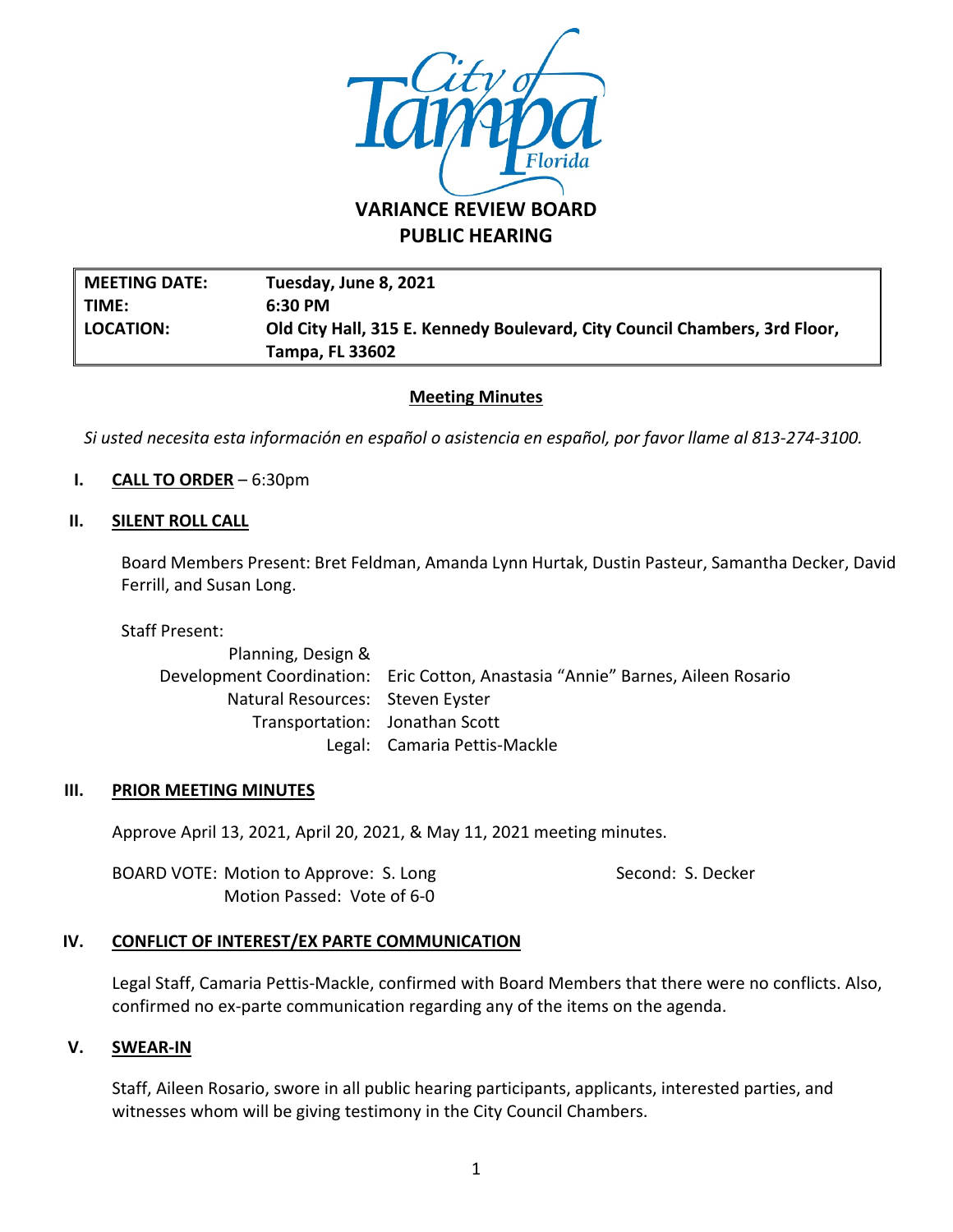#### **VI. ITEMS TO BE REVIEWED**

| <b>VRB 21-24</b> | OWNER:          | Eric & Mei-Lin Reisin                                        |
|------------------|-----------------|--------------------------------------------------------------|
|                  | AGENT:          | Kevin R Frey                                                 |
|                  | APPLICANT:      | Kevin R Frey                                                 |
|                  | LOCATION:       | 708 S Lois Avenue                                            |
|                  | REQUEST:        | Reduce rear yard setback from 20' to 5' (Sec. 27-156)        |
|                  | <b>PURPOSE:</b> | Construct a covered patio                                    |
|                  | NEIGHBORHOOD:   | Beach Park, Westshore Alliance, Bayshore Beautiful, Bayshore |
|                  |                 | Gardens, Armory Gardens, Swann Estates                       |

**Continued from 3/9/21 Public Hearing Agent requests VRB 21-24 to be continued to the 8/10/2021 (6:30 p.m.) VRB agenda**

BOARD VOTE: Motion to continue VRB 21-24 to the 8/10/2021 (6:30 p.m.) VRB agenda: D. Pasteur Second: D. Ferrill Motion Passed: Vote of 6-0

| <b>VRB 21-27</b> | OWNER:                           | Noah Trinklein                                                                         | <b>PARTIALLY APPROVED</b> |  |
|------------------|----------------------------------|----------------------------------------------------------------------------------------|---------------------------|--|
|                  | AGENT:                           | Noah Trinklein                                                                         |                           |  |
|                  | APPLICANT:                       | Noah Trinklein                                                                         |                           |  |
|                  | LOCATION:                        | 695 Geneva Place                                                                       |                           |  |
|                  | REQUEST:                         | Reduce rear yard setback from 20' to 5' & reduce front yard<br>setback from 25' to 23' |                           |  |
|                  | <b>PURPOSE:</b><br>NEIGHBORHOOD: | Construct a new single-family dwelling and accessory structure<br>Davis Island Civic   |                           |  |
|                  |                                  |                                                                                        |                           |  |

BOARD VOTE: Motion to Approve to reduce front yard setback from 25' to 23': A. Hurtak Second: D. Ferrill Motion Passed: Vote of 6-0

> Motion to Deny reducing rear yard setback from 20' to 5': A. Hurtak Second: S. Decker Motion: Vote of 3-3 (Nay: B. Feldman, S. Long, D. Ferrill) (Continued to the July 13, 2021 VRB hearing at 6:30 p.m.)

- **VRB 21-36** OWNER: Jay & Judith Vanderstelt **APPROVED** AGENT: Lloyd Stern APPLICANT: Lloyd Stern LOCATION: 4416 W El Prado Boulevard REQUEST: Reduce rear yard setback from 20' to 7' PURPOSE: Construct a covered patio NEIGHBORHOOD: N/A
- BOARD VOTE: Motion to Approve with Condition(s): The patio shall never be enclosed.: D. Pasteur Second: A. Hurtak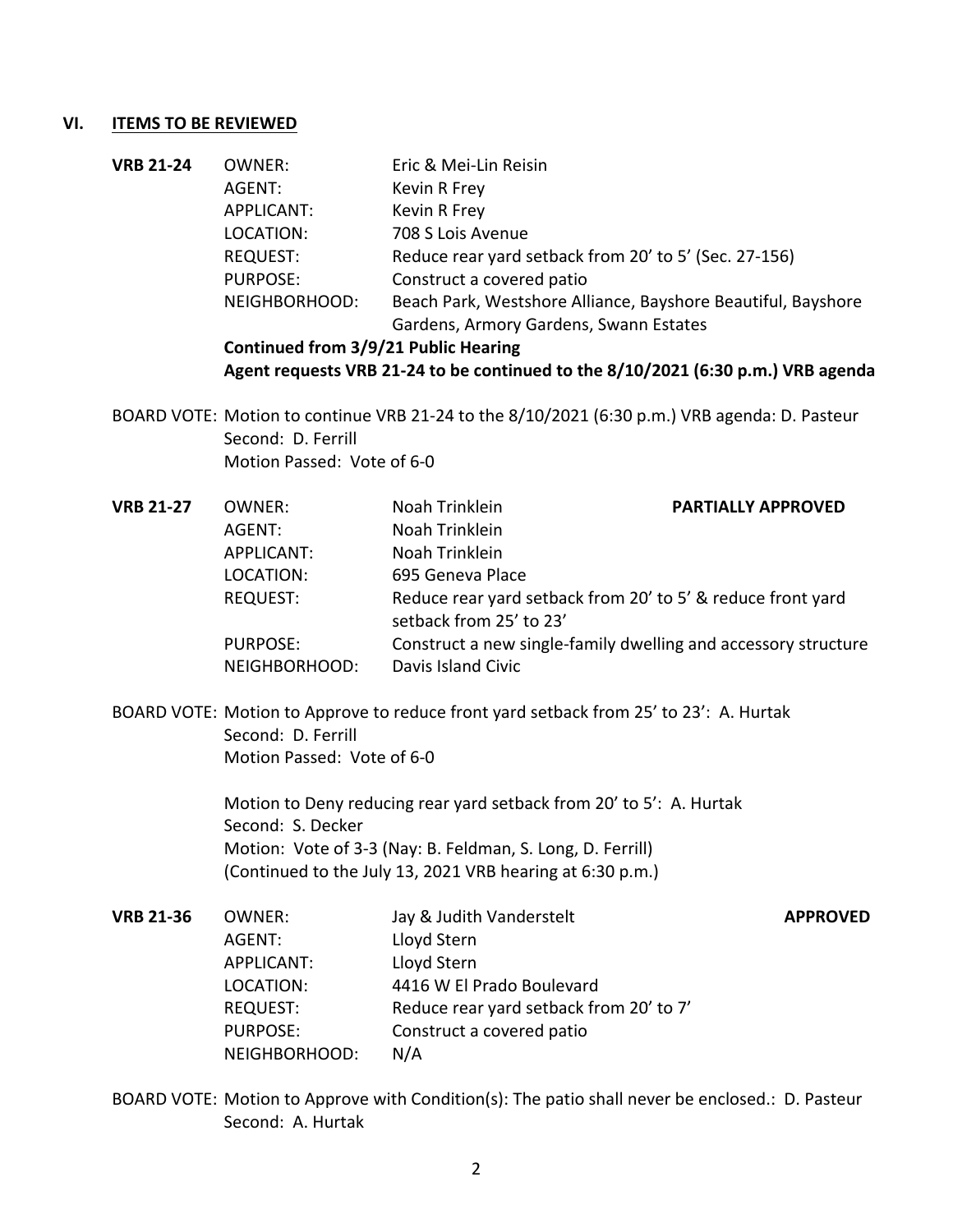Motion Passed: Vote of 6-0

**VRB 21-37** OWNER: Bruce & Eileen Goldenberg AGENT: Peter Fertig APPLICANT: Kalah Woemer LOCATION: 82 Adalia Avenue REQUEST: To remove 3 grand oak trees PURPOSE: Create buildable area NEIGHBORHOOD: Davis Island Civic **No Notice Provided- Cannot be Heard**

**VRB 21-38** OWNER: Alec William & Christine Pope Petersen **APPROVED** AGENT: N/A APPLICANT: Alec William & Christine Pope Petersen LOCATION: 4109 W Dale Avenue REQUEST: Reduce side yard (west) setback from 5' to 2'; reduce side yard (east) setback from 5' to 4' (Sec. 27-290.5) PURPOSE: Construct a screen pool enclosure NEIGHBORHOOD: Swann Estates

BOARD VOTE: Motion to Approve: D. Pasteur Second: S. Decker Motion Passed: Vote of 6-0

**VRB 21-39** OWNER: Salma Rashid & David Smith AGENT: David Smith APPLICANT: David Smith LOCATION: 206 S Moody Avenue REQUEST: Remove rear yard setback from 20' to 14.1'; reduce side yard setback 7' to 3.5' (unit 2), reduce side yard setback from 7' to 1.75' (unit 1) PURPOSE: Construct an addition NEIGHBORHOOD: SoHo Neighborhood, Westland Park, Parkland Estates Civic, Historic Hyde Park

#### **No Notice Provided- Cannot be Heard**

**VRB 21-42** OWNER: Dagoberto Cruz AGENT: Raul Albo APPLICANT: Dagoberto Cruz LOCATION: 2102 W Cluster Avenue REQUEST: Reduce side yard setback from 7' to 5' PURPOSE: Construct an addition NEIGHBORHOOD: None **Incorrect Notice Provided- Cannot be Heard**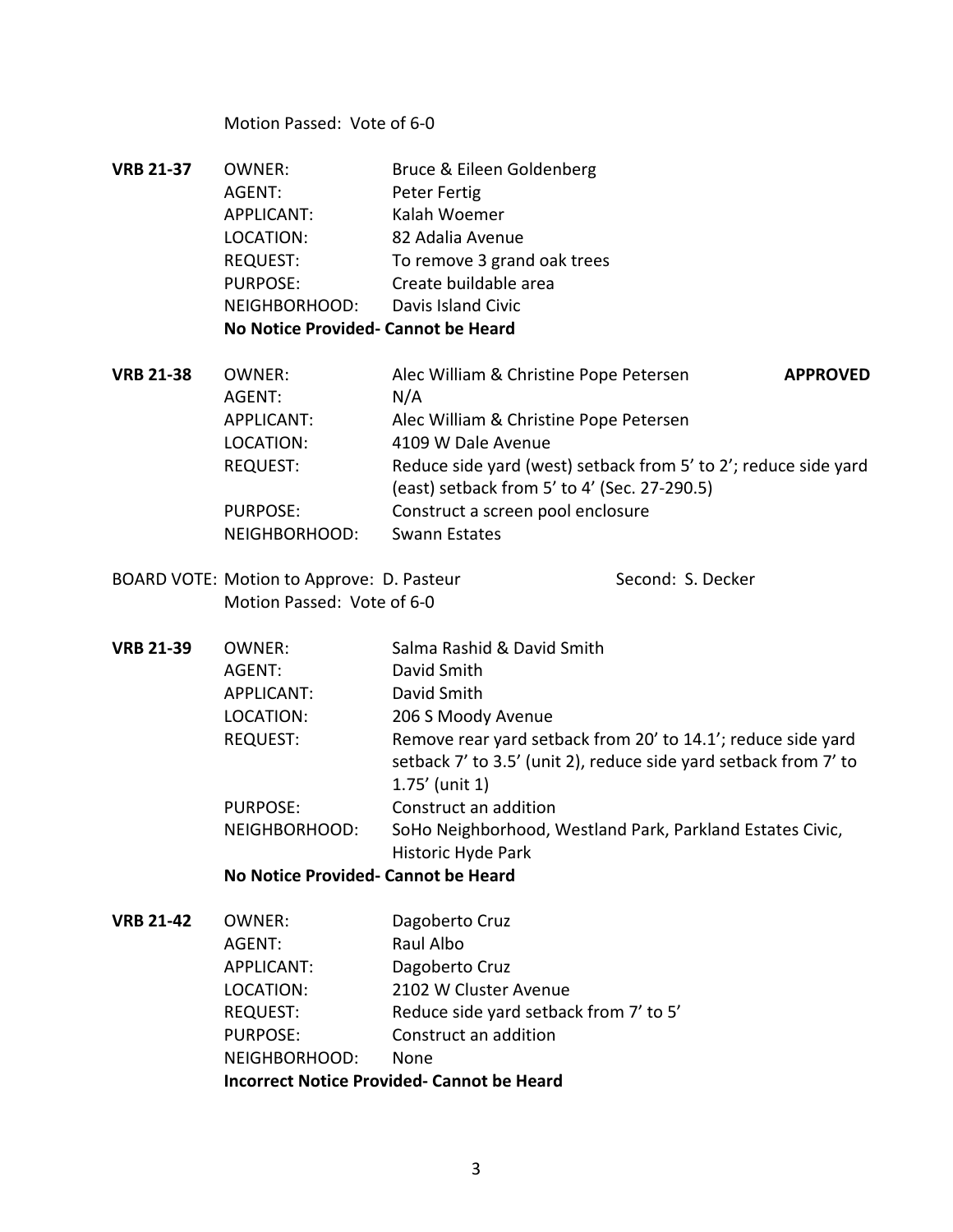| <b>VRB 21-45</b> | <b>OWNER:</b><br>AGENT:<br><b>APPLICANT:</b><br>LOCATION:<br><b>REQUEST:</b><br><b>PURPOSE:</b><br>NEIGHBORHOOD:                                 | Paul & Michelle Benvenuti<br>Pete Hidalgo<br>Paul & Michelle Benvenuti<br>4705 W Leona Street<br>Reduce rear yard setback from 20' to 5'4"<br>Construct an elevated pool<br><b>Sunset Park</b>                                                                                                              | <b>APPROVED</b>                                                                                                                           |  |
|------------------|--------------------------------------------------------------------------------------------------------------------------------------------------|-------------------------------------------------------------------------------------------------------------------------------------------------------------------------------------------------------------------------------------------------------------------------------------------------------------|-------------------------------------------------------------------------------------------------------------------------------------------|--|
|                  | BOARD VOTE: Motion to Approve: S. Long                                                                                                           | Motion Passed: Vote of 5-1 (Nay: D. Ferrill)                                                                                                                                                                                                                                                                | Second: D. Pasteur                                                                                                                        |  |
| <b>VRB 21-57</b> | <b>OWNER:</b><br>AGENT:<br>APPLICANT:<br>LOCATION:<br><b>REQUEST:</b><br><b>PURPOSE:</b><br>NEIGHBORHOOD:                                        | Steven Rothwell<br>N/A<br><b>Steven Rothwell</b><br>3906 W Swann Avenue<br>Reduce side yard (west) setback from 5' to 2' and reduce rear<br>yard setback from 11' to 7' (Sec. 27-290.5)<br>Construct a 21' tall screen pool enclosure<br>Swann Estates<br><b>Incorrect Notice Provided- Cannot be Heard</b> |                                                                                                                                           |  |
| <b>VRB 21-59</b> | <b>OWNER:</b><br>AGENT:<br>APPLICANT:<br>LOCATION:<br><b>REQUEST:</b><br><b>PURPOSE:</b><br>NEIGHBORHOOD:<br>No Notice Provided- Cannot be Heard | Dayamys Mons Montano<br>None<br>Dayamys Mons Montano<br>3305 W Abdella Street<br>setback from 3' to 1'<br>Principal structure addition and accessory structure<br>MacFarlane Park, La Maddalena, Bowman Heights                                                                                             | Reduce rear yard setback from 20' to 10' and reduce side yard                                                                             |  |
| <b>VRB 21-61</b> | <b>OWNER:</b><br>AGENT:<br>APPLICANT:<br>LOCATION:<br><b>REQUEST:</b><br><b>PURPOSE:</b><br>NEIGHBORHOOD:                                        | Alexander Hartwell Tyler Chapman Et Al<br>Alexander Chapman<br>Alexander Hartwell Tyler Chapman Et Al<br>4859 W Prescott Street<br>Dahl Properties, Port Tampa City, Inc. Civic<br><b>Incorrect Notice Provided- Cannot be Heard</b>                                                                        | Allow RV to be parked in the front yard (Sec. 27-283.11 (a) (5) b.)<br>Allow RV to be parked in the front yard/90 sq. Ft. +/- parking pad |  |
| <b>VRB 21-65</b> | <b>OWNER:</b><br>AGENT:<br>APPLICANT:<br>LOCATION:                                                                                               | Pamela Baines<br>Stephen Michelini & Jonathon Lawrence<br>Stephen Michelini<br>3614 W San Pedro Street                                                                                                                                                                                                      | <b>APPROVED</b>                                                                                                                           |  |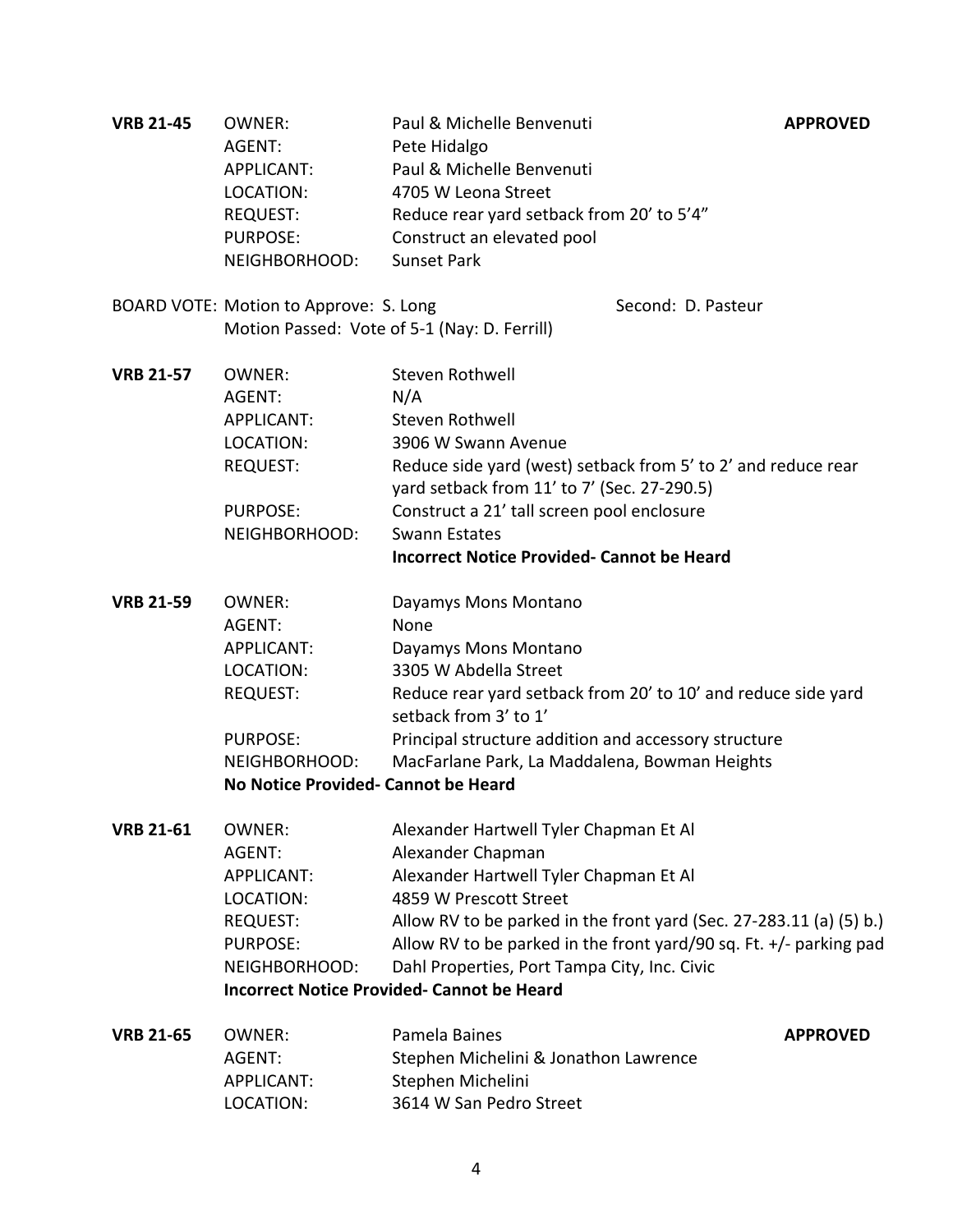REQUEST: Reduce rear yard setback from 20' to 3' and reduce side yard setback from 7' to 3' PURPOSE: Construct an accessory structure NEIGHBORHOOD: Palma Ceia Neighborhood, Dahl Properties, Parkland Estates Civic

BOARD VOTE: Motion to Approve: D. Ferrill Second: S. Decker Motion Passed: Vote of 6-0

**VRB 21-69** OWNER: Skyline 41 Investments LLC **APPROVED** AGENT: Steven Eshkenazi APPLICANT: Steven Eshkenazi LOCATION: 423 W Amelia Avenue REQUEST: Primary structure: Reduce side yard setback from 7' to 6' (west); Reduce side yard setback from 7' to 3''10" (east); Reduce front yard setback from 25' to 21'4" Accessory Structure: Reduce side yard setback from 7' to 5' (west); Reduce side yard from 7' to 2'6" (east side); Reduce rear yard setback from 15' to 10' PURPOSE: Construct single-family semi-attached dwellings with accessory structure NEIGHBORHOOD: Riverside Heights Civic, Ridgewood Park Crime Prevention & Civic, Tampa Heights, Buisness Guild of Seminole Heights, One Laurel Place Condominium Assoc., THCA Land Use Committee, One Laurel Place

- BOARD VOTE: Motion to Approve with Condition(s): DE1-21-195 must be approved.: S. Decker Second: D. Ferrill Motion Passed: Vote of 5-1 (Nay: A. Hurtak)
- **VRB 21-70** OWNER: Chris & Shannon Gordon AGENT: None APPLICANT: Chris Gordon LOCATION: 164 Biscayne Ave REQUEST: Reduce front yard setback from 25' to 15' and reduce side yard setback from 7' to 5' PURPOSE: Construct a pool NEIGHBORHOOD: David Island Civic **Incorrect Notice Provided- Cannot be Heard**

| <b>VRB 21-71</b> | OWNER:          | Mark S Bias                         |
|------------------|-----------------|-------------------------------------|
|                  | AGENT:          | N/A                                 |
|                  | APPLICANT:      | Mark S Bias                         |
|                  | LOCATION:       | 3510 E 8th Avenue                   |
|                  | <b>REQUEST:</b> | Reduce accessory structure setbacks |
|                  | <b>PURPOSE:</b> | Construct an accessory structure    |